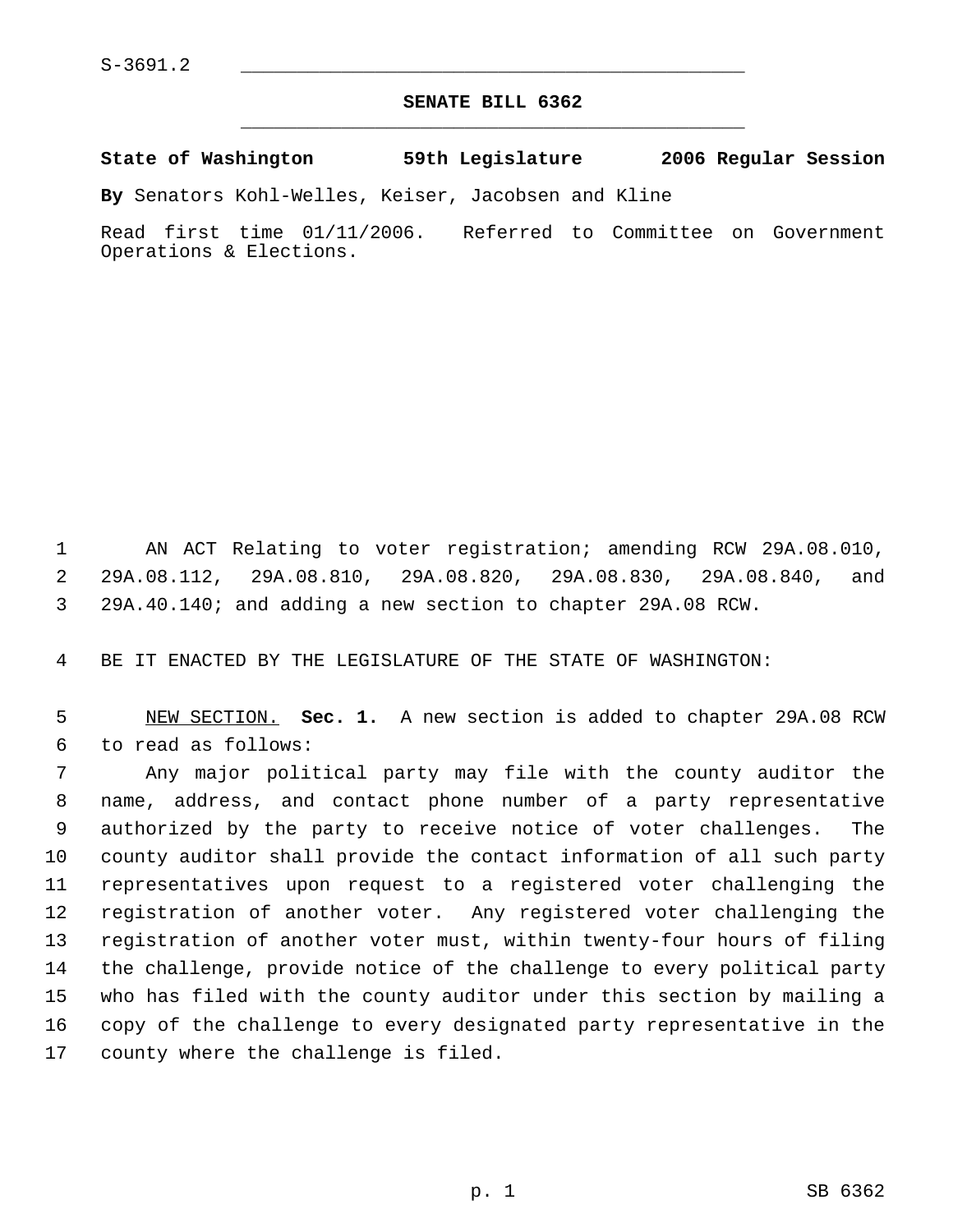**Sec. 2.** RCW 29A.08.010 and 2005 c 246 s 2 are each amended to read as follows:

 As used in this chapter: "Information required for voter registration" means the minimum information provided on a voter registration application that is required by the county auditor in order to place a voter registration applicant on the voter registration rolls. This information includes:

8 (1) Name;

(2) Residential address;

(3) Mailing address, if different from the residential address;

(4) Date of birth;

12 ( $(\langle 4 \rangle)$ ) (5) Washington state driver's license number or Washington state identification card number, or the last four digits of the applicant's Social Security number if the applicant does not have a Washington state driver's license or Washington state identification card;

17 ( $(\overline{5})$ ) (6) A signature attesting to the truth of the information provided on the application; and

19  $((+6))$   $(7)$  A check or indication in the box confirming the individual is a United States citizen.

 If the individual does not have a driver's license, state identification card, or Social Security number, the registrant must be issued a unique voter registration number in order to be placed on the voter registration rolls. All other information supplied is ancillary and not to be used as grounds for not registering an applicant to vote. Modification of the language of the official Washington state voter registration form by the voter will not be accepted and will cause the rejection of the registrant's application.

 **Sec. 3.** RCW 29A.08.112 and 2005 c 246 s 6 are each amended to read as follows:

 No person registering to vote, who meets all the qualifications of a registered voter in the state of Washington, shall be disqualified because ((of a nontraditional address being used as a residence address. Voters using such an)) he or she lacks a traditional residential address. A voter who lacks a traditional residential address will be registered and assigned to a precinct based on the 37 location provided((<del>. Voters without a traditional address will be</del>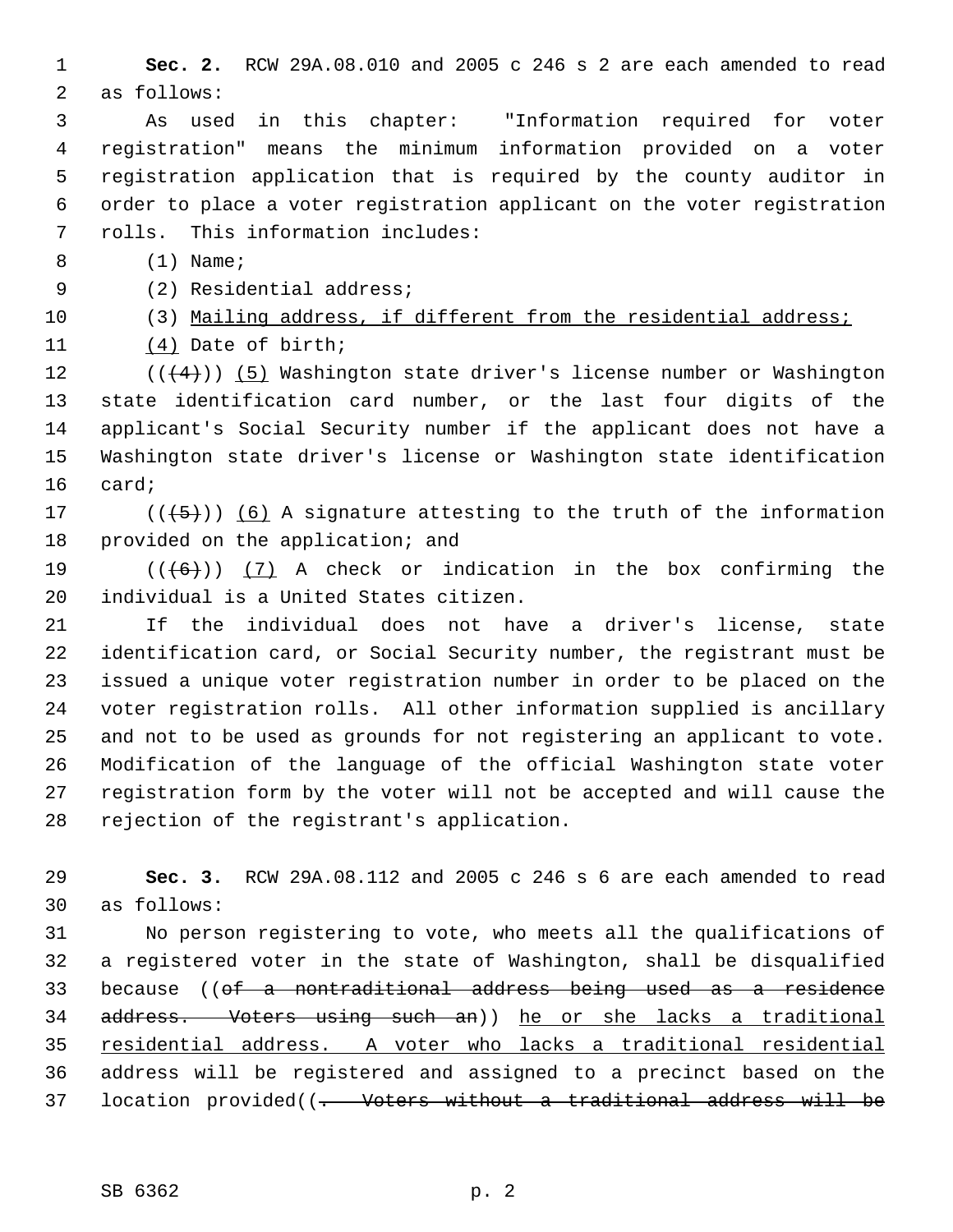1 registered at the)), and has the option of using the address of a county courthouse, city hall, or other public building near the area 3 that the voter considers his or her residence. ((Registering at a nontraditional address will not disqualify a voter from requesting ongoing absentee voter status if the voter designates a valid mailing address.

 For the purposes of this section, "nontraditional address" includes 8 shelters, parks, or other identifiable locations that the voter deems 9 to be his or her residence.) A voter who registers under this section must provide a valid mailing address, and must still meet the requirement in Article VI, section 1 of the state Constitution that he 12 or she live in the area for at least thirty days before the election.

13 A person who has a traditional residential address must use that address for voter registration purposes and is not eligible to register 15 under this section.

 **Sec. 4.** RCW 29A.08.810 and 2003 c 111 s 253 are each amended to read as follows:

 Registration of a person as a voter is presumptive evidence of his or her right to vote at any primary or election, general or special. A person's right to vote may be challenged at the polls only by a precinct judge or inspector. A challenge may be made only upon the belief or knowledge of the challenging officer that the voter is unqualified. The challenge must be supported by evidence or testimony given to the county canvassing board under RCW 29A.08.820 and may not be based on unsupported allegations or allegations by anonymous third parties. The identity of the challenger, and any third person involved in the challenge, shall be public record and shall be announced at the time the challenge is made.

29 Challenges initiated by a registered voter against a voter who 30 registered to vote less than sixty days before the election, or who changed residence less than sixty days before the election without 32 transferring his or her registration, must be filed not later than 33 (( $the$ )) ten days before any primary or election, general or special, at 34 the office of the appropriate county auditor. Challenges initiated by a registered voter against any other voter must be filed not later than 36 forty-five days before the election. A challenged voter may properly 37 transfer or reregister until ((three days)) the day before the primary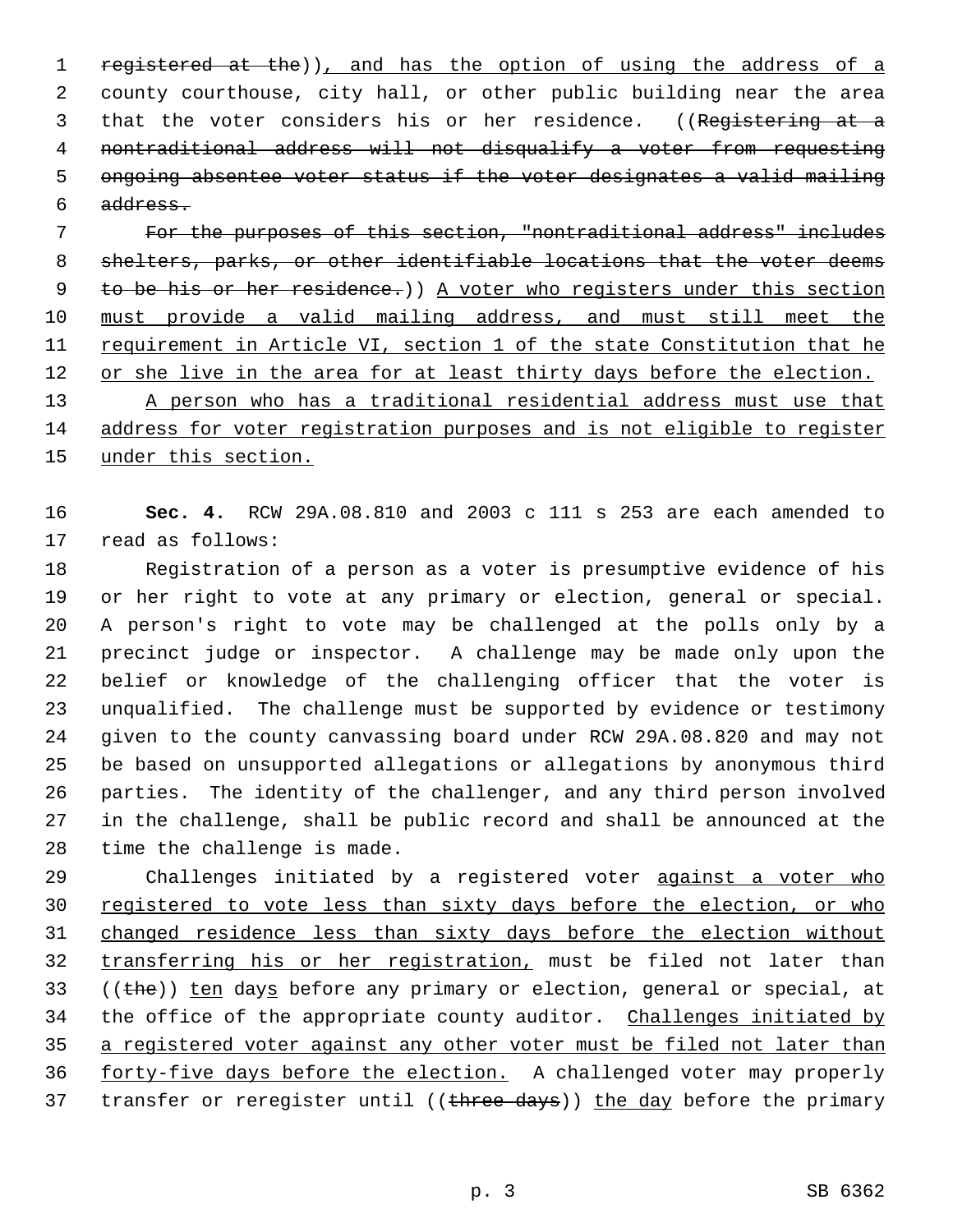or election, general or special, by applying personally to the county auditor. Challenges may also be initiated by the office of the county prosecuting attorney and must be filed in the same manner as challenges initiated by a registered voter.

 **Sec. 5.** RCW 29A.08.820 and 2003 c 111 s 254 are each amended to read as follows:

 When the right of a person has been challenged under RCW 29A.08.810 or 29A.08.830(2), the challenged person shall be permitted to vote a ballot which shall be placed in a sealed envelope separate from other voted ballots. In precincts where voting machines are used, any person whose right to vote is challenged under RCW 29A.08.810 or 29A.08.830(2) shall be furnished a paper ballot, which shall be placed in a sealed envelope after being marked. Included with the challenged ballot shall be (1) an affidavit filed under RCW 29A.08.830 challenging the person's right to vote or (2) an affidavit signed by the precinct election officer and any third party involved in the officer's challenge and stating the reasons the voter is being challenged. The sealed ballots of challenged voters shall be transmitted at the close of the election to the canvassing board or other authority charged by law with canvassing the returns of the particular primary or election. The county auditor shall notify the challenger and the challenged voter, by certified mail, of the time and place at which the county canvassing board will meet to rule on challenged ballots. If the challenge is made by a precinct election officer under RCW 29A.08.810, the officer must appear in person before the board unless he or she has received written authorization from the canvassing board to submit an affidavit supporting the challenge. If the challenging officer has based his or her challenge upon evidence provided by a third party, that third party must appear with the challenging officer before the canvassing board, unless he or she has received written authorization from the canvassing board to submit an affidavit supporting the challenge. If the challenge is filed under RCW 29A.08.830, the challenger must either appear in person before the board or submit an affidavit supporting the challenge. The challenging party must prove to the canvassing board by clear and convincing evidence that the challenged voter's registration is improper. If the challenging party fails to meet this burden, the challenged ballot shall be accepted as valid and counted. The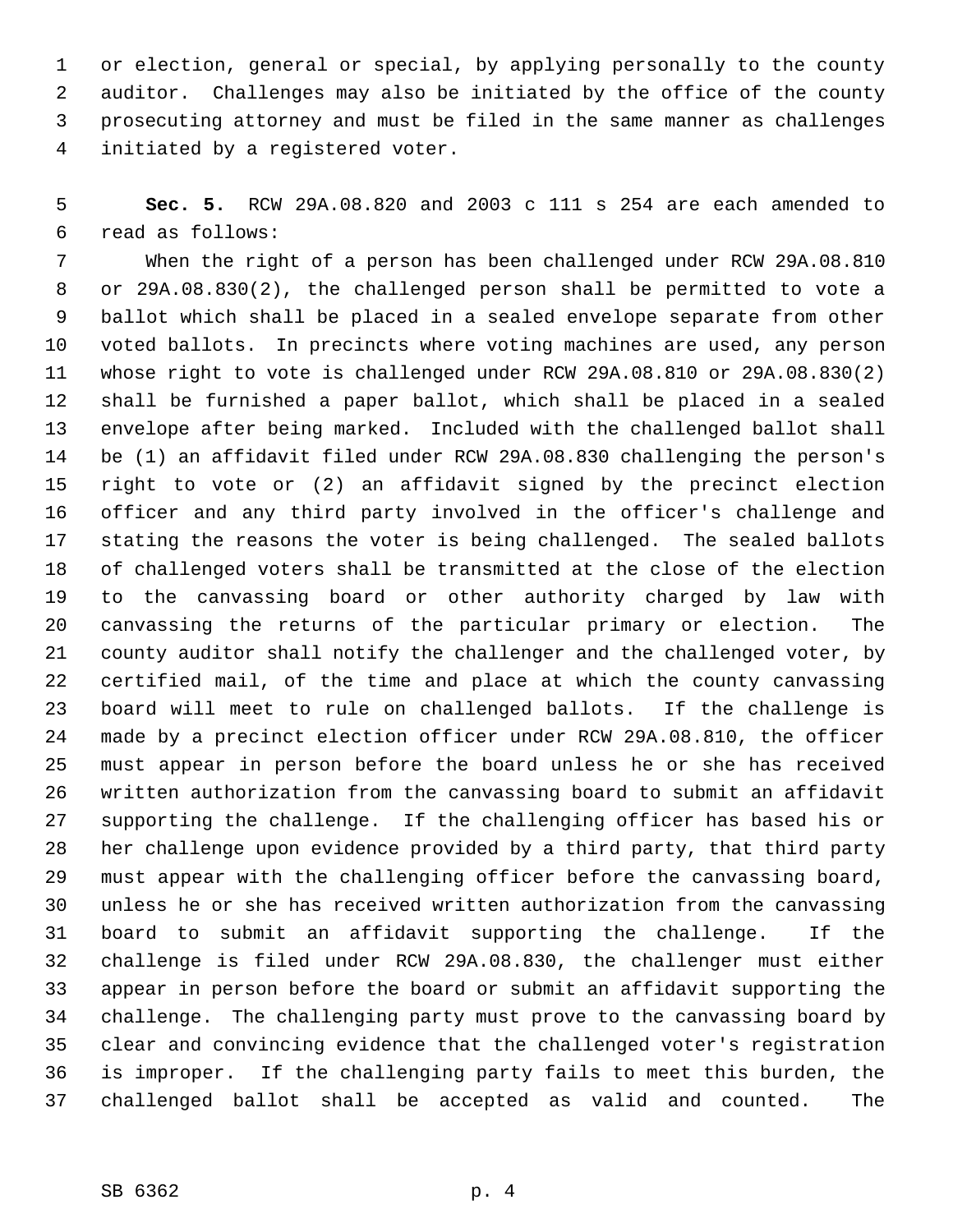1 canvassing board shall give the challenged voter and any major political party that objects to the challenge the opportunity to present testimony, either in person or by affidavit, and evidence to the canvassing board before making their determination. All challenged ballots must be determined no later than the time of canvassing for the particular primary or election. If the challenge is based on one of the following allegations and the canvassing board sustains the 8 challenge, the challenged ballot shall not be counted: The voter has 9 been convicted of a felony and the voter's civil rights have not been restored; the voter has been judicially declared ineligible to vote due 11 to mental incompetency; the voter will not be eighteen years of age or 12 older by the election; or the voter is not a citizen of the United 13 States. If the challenge is based on an allegation that the voter does not actually reside at the address given on the voter's registration 15 record and the canvassing board sustains the challenge, the board shall 16 permit the voter to correct his or her voter registration and any races 17 and ballot measures on the challenged ballot that the voter would have been qualified to vote for had the registration been correct shall be counted. The decision of the canvassing board or other authority 20 charged by law with canvassing the returns shall be final. Party 21 observer challenges of absentee ((ballots)) voters shall be determined according to RCW 29A.40.140.

 **Sec. 6.** RCW 29A.08.830 and 2003 c 111 s 255 are each amended to read as follows:

 (1) Any registered voter may request that the registration of another voter be canceled if he or she believes that the voter does not meet the requirements of Article VI, section 1 of the state Constitution or that voter no longer maintains a legal voting residence at the address shown on his or her registration record. The challenger shall file with the county auditor a signed affidavit subject to the penalties of perjury, to the effect that to his or her personal knowledge and belief another registered voter does not actually reside at the address as given on his or her registration record or is otherwise not a qualified voter and that the voter in question is not protected by the provisions of Article VI, section 4, of the 36 Constitution of the state of Washington. ((The person filing the challenge must furnish)) If the challenge is based on an allegation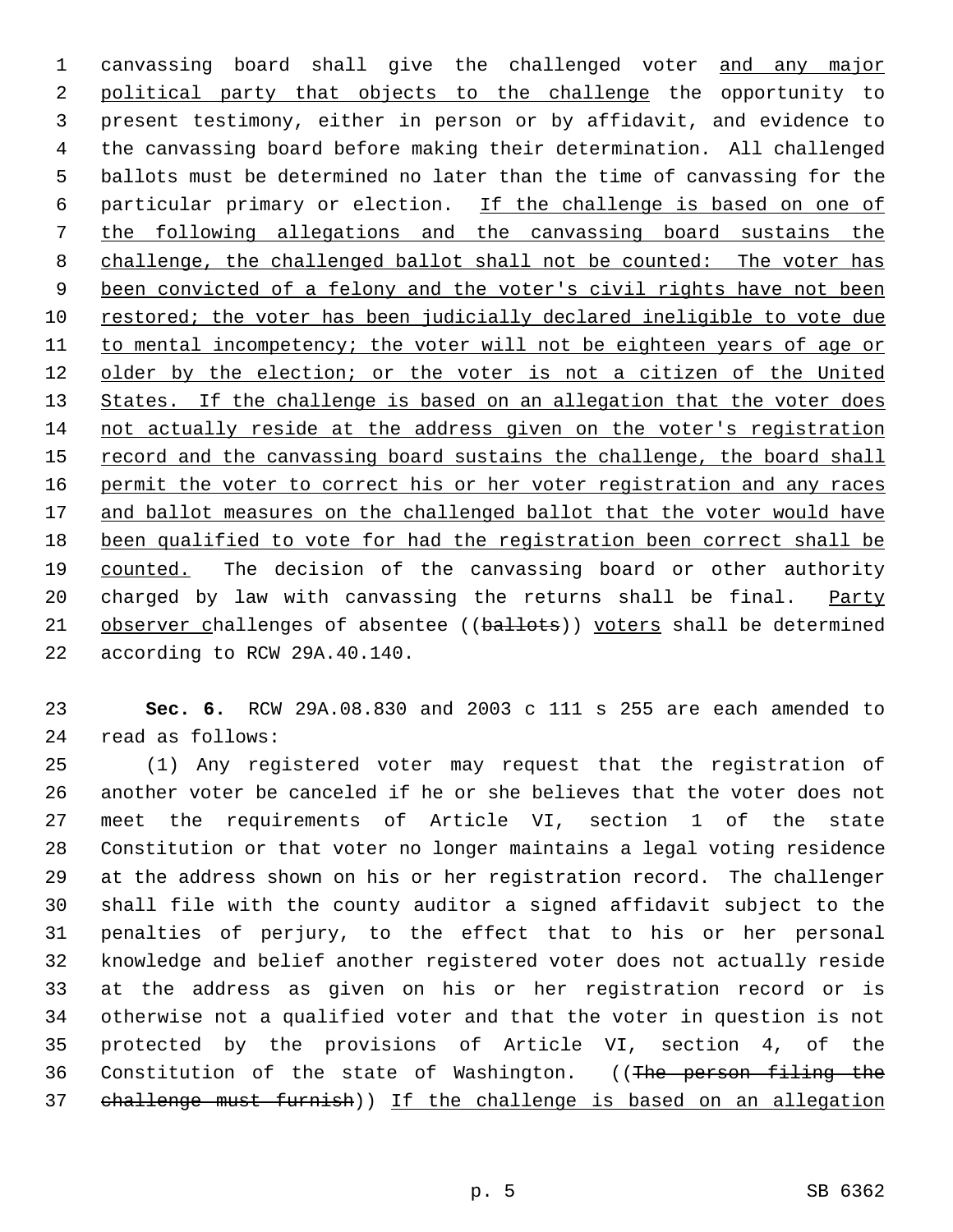1 that the voter does not reside at the address as given on the voter's registration record, the affidavit must include the address at which the challenged voter actually resides.

 (2) Any such challenge of a voter's registration and right to vote 5 made less than ((thirty)) forty-five days before a primary or election, special or general, shall be administered under RCW 29A.08.820. The county auditor shall notify the challenged voter and the precinct election officers in the voter's precinct that a challenge has been filed, provide the name of the challenger, and instruct both the precinct election officers and the voter that, in the event the challenged voter desires to vote at the ensuing primary or election, a 12 challenged ballot will be provided. The county auditor shall at the 13 same time provide to the challenged voter the names, addresses, and contact phone numbers, if provided, of all political party 15 representatives that have been designated under section 1 of this act. 16 The county auditor shall also provide to each party representative a 17 copy of all materials provided to the challenged voter. The voter shall also be informed that the status of his or her registration and the disposition of any challenged ballot will be determined by the county canvassing board in the manner provided by RCW 29A.08.820. If the challenged voter does not vote at the ensuing primary or election, the challenge shall be processed in the same manner as challenges made more than thirty days prior to the primary or election under RCW 29A.08.840.

 **Sec. 7.** RCW 29A.08.840 and 2003 c 111 s 256 are each amended to read as follows:

 All challenges of voter registration under RCW 29A.08.830 made 28 ((thirty)) forty-five days or more before a primary or election, general or special, shall be delivered to the appropriate county auditor who shall notify the challenged voter, by certified mail, that his or her voter registration has been challenged. The county auditor 32 shall at the same time provide to the challenged voter the names, addresses, and contact phone numbers, if provided, of all political party representatives that have been designated under section 1 of this act. The county auditor shall also provide to each party 36 representative a copy of all materials provided to the challenged voter.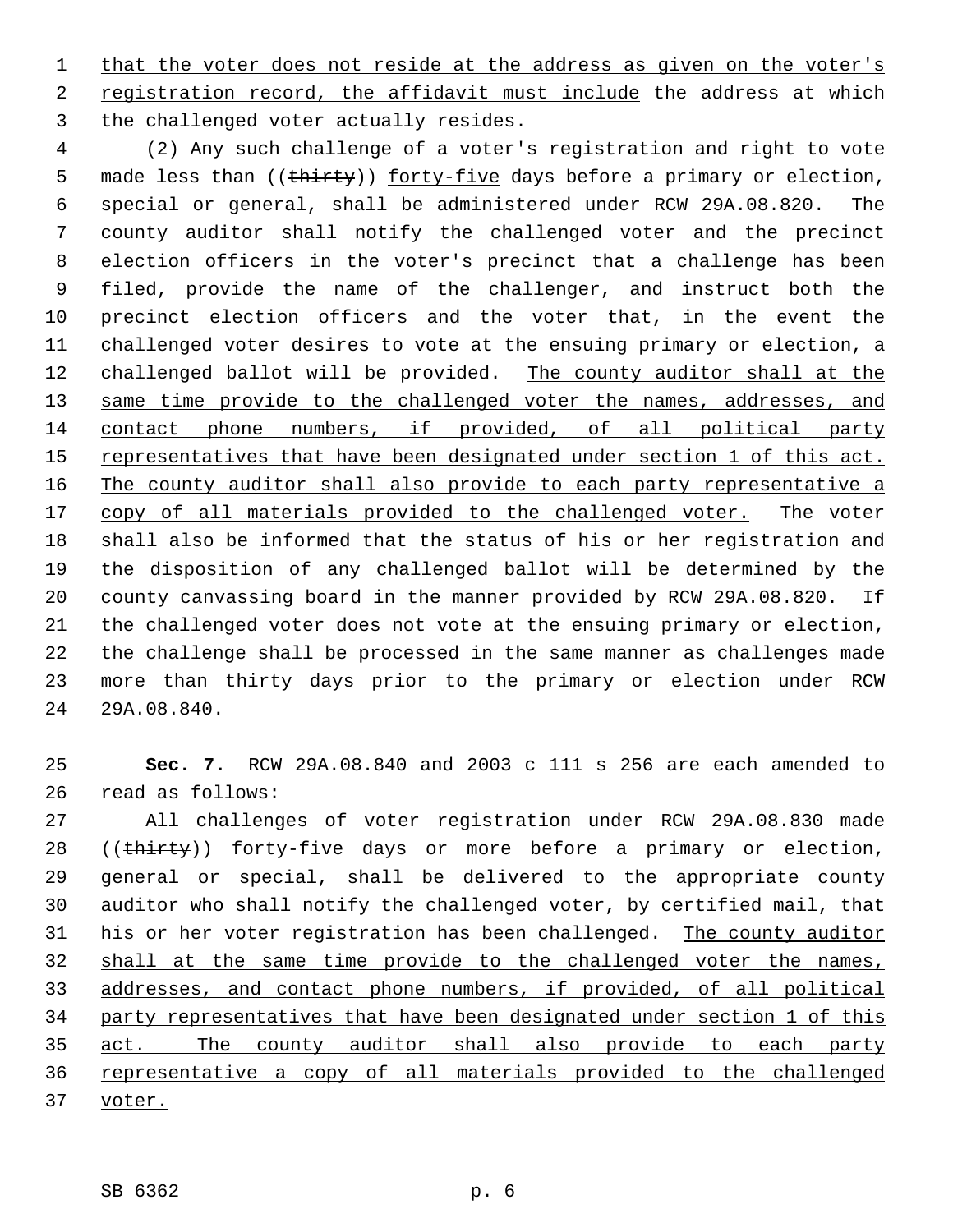The notification shall be mailed to the address at which the challenged voter is registered, any address provided by the challenger under RCW 29A.08.830, and to any other address at which the individual whose registration is being challenged is alleged to reside or at which the county auditor would reasonably expect that individual to receive notice of the challenge of his or her voter registration. Included in the notification shall be a request that the challenged voter appear at a hearing to be held within ten days of the mailing of the request, at the place, day, and hour stated, in order to determine the validity of his or her registration. The challenger shall be provided with a copy of this notification and request. If either the challenger or the challenged voter is unable to appear in person, he or she may file a reply by means of an affidavit stating under oath the reasons he or she believes the registration to be invalid or valid.

 If both the challenger and the challenged voter file affidavits instead of appearing in person, an evaluation of the affidavits by the county auditor constitutes a hearing for the purposes of this section. The county auditor shall hold a hearing at which time both parties may present their facts and arguments. After reviewing the facts and 20 arguments, including any evidence submitted by either side or the representative of any political party that objects to the challenge, the county auditor shall rule as to the validity or invalidity of the challenged registration. His or her ruling is final subject only to a petition for judicial review by the superior court under chapter 34.05 RCW. If either party, or both parties, fail to appear at the meeting or fail to file an affidavit, the county auditor shall determine the status of the registration based on his or her evaluation of the available facts.

 **Sec. 8.** RCW 29A.40.140 and 2003 c 111 s 1014 are each amended to read as follows:

 A party observer may challenge the qualifications of any absentee 32 voter ((may be challenged)) who registers to vote less than sixty days 33 before the election, or who changed residence less than sixty days before the election without transferring his or her registration, at the time the signature on the return envelope is verified and the ballot is processed by the canvassing board. The board has the